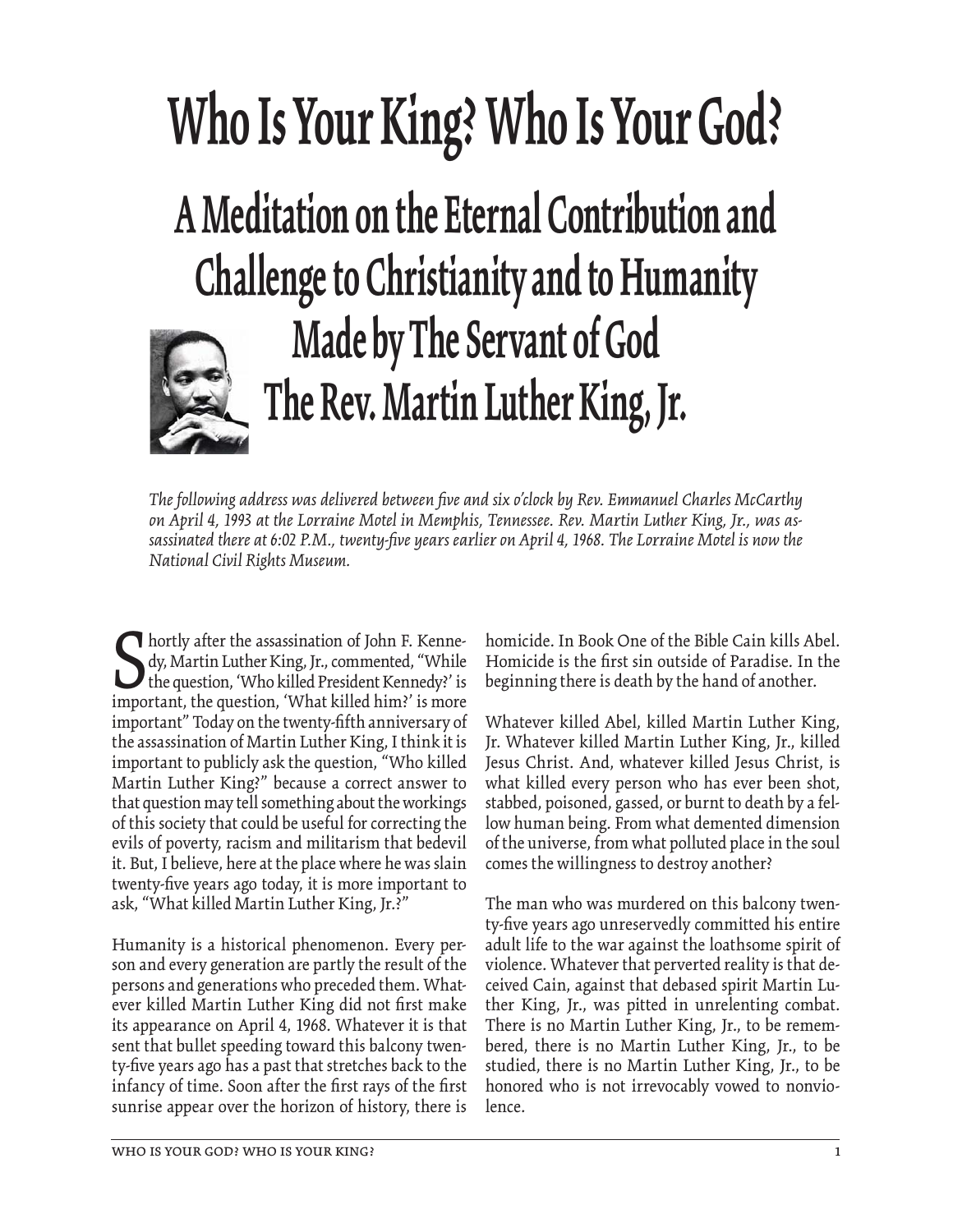Dr. King taught that

*We must pursue peaceful ends by peaceful means…Many people cry, 'Peace, Peace' but they refuse to do the things that make for peace…The stage of history is replete with the chants and choruses of the conquerors of old who came killing in pursuit of peace.*

A world mired in so-called "justified" homicide does not know what to do with the nonviolent Dr. Martin Luther King, Jr., no more than Christian churches, imprisoned within a historical spiral of "justified" homicide of their own making, know what to do with the nonviolent Jesus Christ. The prevailing strategy in both cases is to be calculatingly inattentive to the rock-like belief both had in nonviolence. The hope of this strategy is to extoll the person while dismissing his teaching. The problem with this approach is that a violent Jesus or a violent Martin Luther King, Jr., is as much of a spiritual optical illusion as a nonviolent Hitler. Nonviolence is that without which there is no Martin Luther King there is no Jesus Christ. What entered and took control of Cain never entered and took control of Jesus of Nazareth or of Martin Luther King, Jr.

When we honor a person we automatically honor that to which the person devoted a life. The only Martin Luther King, Jr., is the man who said and lived:

*We shall match your capacity to inflict suffering* by our capacity to endure suffering. We will meet *your physical force with soul force. Do to us what you will, we will still love you. We cannot in conscience obey your unjust laws. Non-cooperation with evil is as much a moral obligation as cooperation with good.* 

To separate Martin Luther King from this central piece of his theology is like separating Jesus from the Sermon on the Mount. It is to fictionalize him. Human integrity and ordinary decency require that what a person gives his or her life for be united with that life whenever it is called to mind. Dr. King always gave voice to his great truth without equivocation:

*I'm committed to nonviolence absolutely. I am just not going to kill anybody, whether it's in Vietnam* 

*or here…If nonviolent protest fails this summer, I will continue to preach and teach it…I plan to stand by nonviolence…(because) only a refusal to hate or kill can put an end to the chain of violence in the world and lead toward community where people live together without fear.* 

In no way was Martin Luther King, because he espoused nonviolence, trying to avoid the risk of suffering. In fact, perhaps, no one can fathom the agonia that he endured during those thirteen years from Montgomery to Memphis, for who could possibly know what it must have been like to live twenty-four hours a day, three hundred sixty-five days a year with a loaded gun at one's head and at the heads of one's family—and to live that way in public and without recourse to the protection of armed body guards. What Martin Luther King called the "ugly voice" on the telephone and countless death-threat letters were the torture chamber in which he had to daily choose nonviolence. There was no attempt in his nonviolence to escape the risk of suffering.

He accepted this risk because he understood

both violence and nonviolence agree that suffering *can be a very powerful social force. But there is a*  difference. Violence says suffering can be a powerful social force by inflicting it on somebody else, so *this is what we do in war…The nonviolent say that suff ering becomes a powerful social force when you willingly accept the violence on yourself, so*  that self-suffering stands at the center of the non*violent movement…There is no easy way to create a world where people can live together…but if such a world is created…it will be accomplished by per*sons who have the language to put an end to suffering by willingly suffering themselves rather than inflict suffering on others...Unearned suffering is *redemptive.* 

For Martin King, nonviolence, and the vulnerability to suffering it entailed, was not just an external political strategy. It was a moral imperative based on his understanding of human nature, the needs of humanity and the truth of God.

As an axial moral requirement of existence, nonviolence reached into every area of human life. "Those who adhere to or follow the philosophy (of nonvio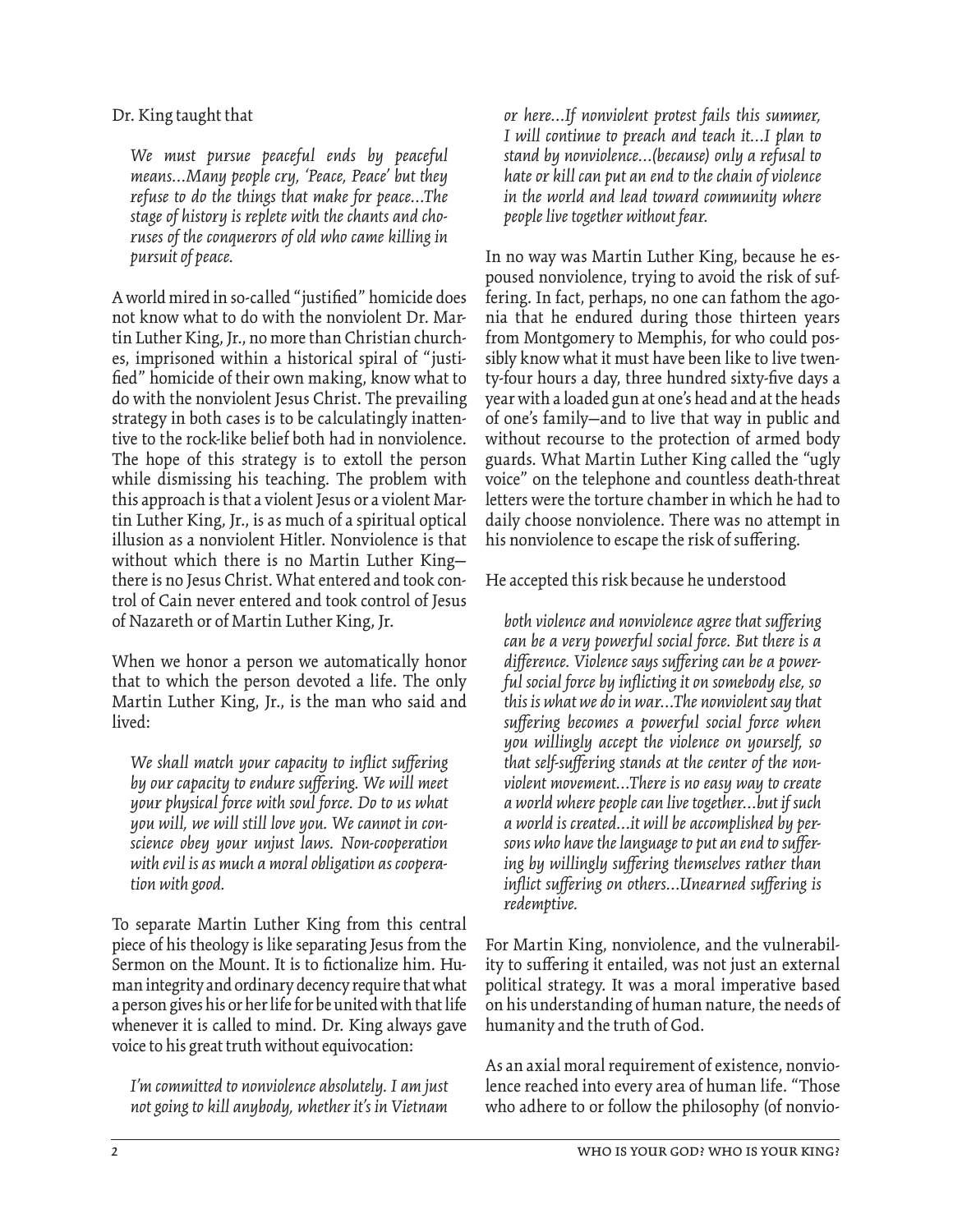lence)" he asserted, "must follow a consistent principle of non-injury. They must consistently refuse to inflict injury upon another." This strenuous and ceaseless effort to forgive rather than retaliate, to refuse to return hurt for hurt, to try to overcome evil with good, falsehood with truth was not made, however, merely to be personally righteous before God. Martin King was a man for others and he believed nonviolence was the only way to free people from the iron grip of that depraved spirit that has made history a bloody butchers block. He was convinced that

*Humanity is waiting for something other than blind imitation of the past…If we want truly to advance a step further, if we want to turn over a new leaf and really set a new man afoot, we must begin to turn humanity away from the long and desolate night of violence. May it not be that the new person that the world needs is the nonviolent person…A dark, desperate, sin-sick world waits for this new kind of person, this new kind of power.* 

Unlike the powerless, effete caricatures of nonviolence that are portrayed so often in various media, the nonviolence of Martin King was a nonviolence infused with energy and effectiveness. For him it was self-evident that there was only one reality and therefore what was morally correct could not ultimately be impractical. Dr. King realized with the clarity of the Hebrew prophets that nothing was more powerful or pragmatic than following the will of God, which meant following the way of nonviolent love of friends and enemies. He preached:

*We have power, a power that cannot be found in bullets and guns, but we have power. It is a power as old as the insight of Jesus of Nazareth and as modern as the techniques of Mahatma Gandhi… The Christian doctrine of love operating through the Gandhian method of nonviolence is one of the most potent weapons available…Evil may so shape events that Caesar may occupy a palace and Christ a cross, but one day that same Christ will rise up and split history into A.D. and B.C. so that even the life of Caesar must be dated by His name…God is more fundamental than sin or evil. Good Friday must give way to Easter Sunday.* 

However, it was not without opposition that Martin King stood firm in his commitment to nonviolence. As time passed an unusual crisis occurred: white people and black people, prestigious people and media people, began attacking him, even demeaning him, because he was nonviolent! This happened not only in the context of the Civil Rights Movement but also within the larger society when on April 4, 1967, one year to the day before he was to be murdered in Memphis, he delivered at the Riverside Church in New York City what many consider to be one of the strongest and most cogent denunciations ever made of the Vietnam War. But through it all, Martin Luther King, Jr., never wavered in his adherence to nonviolence. When volley after volley of protest against his position battered him from every direction, he responded:

*In recent months several people have said to me: Since violence is the new cry, isn't there a danger you will lose touch with the people and be out of step with the times if you don't change your views on nonviolence? My answer is always the same… Occasionally in life one develops a conviction so precious and meaningful that he will stand on it till the end. That is what I have found in nonviolence." "I have decided I am going to do battle for my philosophy. You ought to believe something in life, believe that thing so fervently that you will stand up with it until the end of your days. I can't believe that God wants us to hate. I am tired of violence." "What kind of nation is it that applauds nonviolence whenever Negroes face white people in the streets of the United States but applauds violence and burning and death when these same Negroes are sent to the fi elds of Vietnam?"* 

What Martin King is here communicating, as strange as it sounds to the modern ear, as hostile as it appears to contemporary standards of morality, is nothing other than the undistorted echo of original Christianity. Today the ancient Christian truth of nonviolence sounds impossible, threatening or even evil to the average Christian conscience. Today, most Christian pastors, unlike the Rev. Martin Luther King, Jr., would prefer to speak on almost any subject rather than confront their congregations with the truth of Jesus' nonviolence. Their avoidance tactics in this area are legion. Yet, the Christian pastor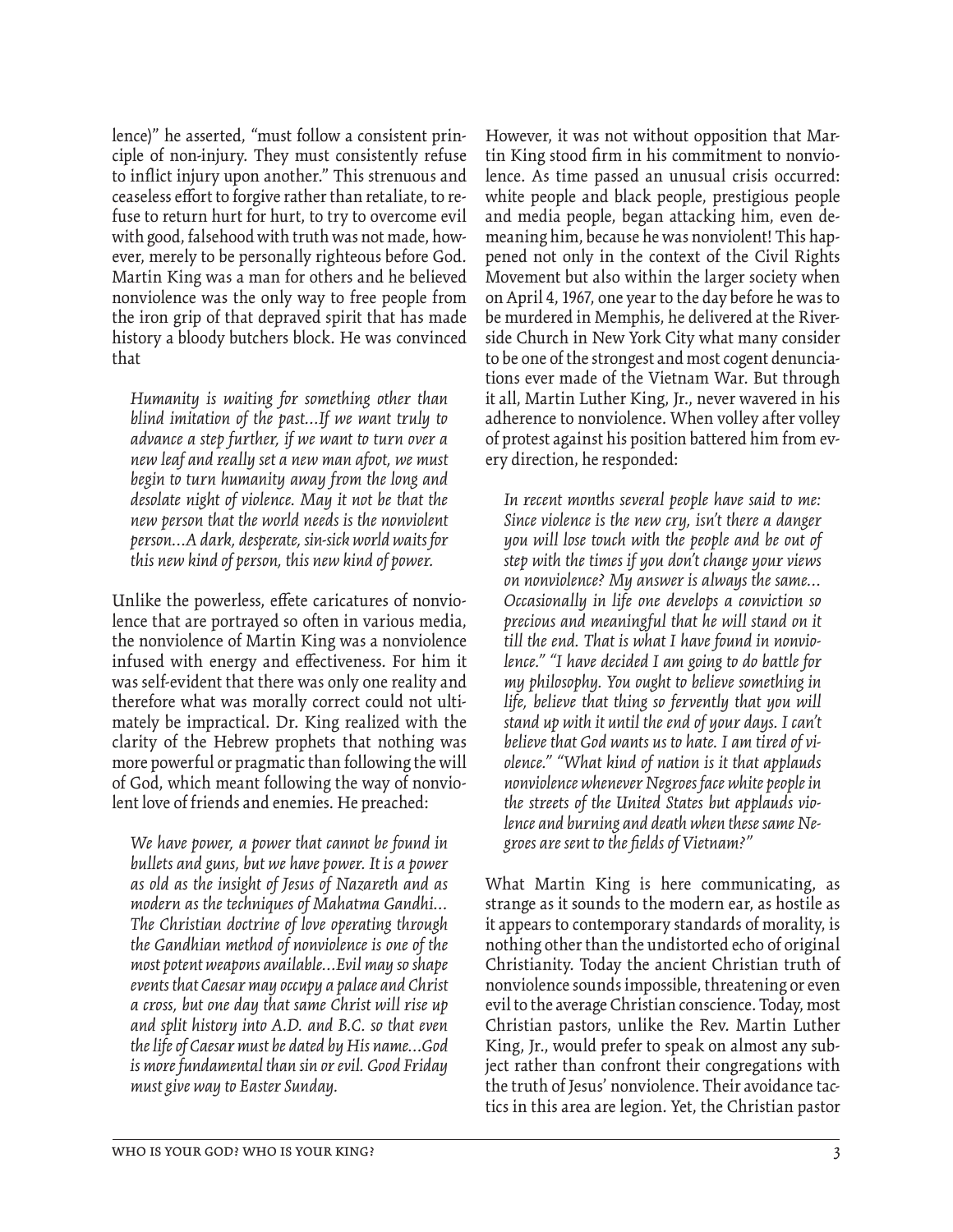should be the very one who discerns and champions Gospel truth before others see it or even desire to see it. As Martin King declared in his magnificent anti-Vietnam War speech, "A time comes when silence is betrayal." But, he was well aware that "the calling to speak is, often a vocation of agony." One can only conjecture in sorrow what the texture and contour of humanity would be like in our time, if for the last 1,700 years in response to an ever-expanding edifice of justifications for "Christian" homicide, pastors had accepted their "vocation of agony" and spoken as the Rev. Martin Luther King, Jr., spoke, as the original apostles and pastors spoke about violence.

It is a telling fact of history that, while Dr. King declared, "eternal opposition to poverty, racism and militarism" when the roll is called of religious leaders of yesteryear, one will not find many with such a commitment. When one then turns and focuses on the modern era and sees that by the year 2,000 one-third of the minorities in the United States will be unemployable, when one sees tens of millions of black and white people wasting away in carcinogenically drenched ZIP codes of poverty amidst unprecedented affluence and when one sees a military budget that annually devours hundreds of billions of dollars of the best resources a society possesses, one then knows with moral certainty, that on the whole, those who claim contemporary spiritual authority have not, like Dr. King, embraced their "vocation of agony" and vowed "eternal opposition to poverty, racism and militarism." At this point, one can only recall the soul-chilling words of Martin Luther King, Jr., during the terrible days of the Birmingham campaign:

*I have traveled the length and breadth of Alabama, Mississippi and all the other southern states. I have looked at her beautiful churches with their lofty spires pointing heavenward. I have beheld the impressive outlay of her massive religious education buildings. Over and over again I have found myself asking, 'What kind of people worship here?' 'Who is their God?'* 

Now, it is precisely here, I believe, that Martin Luther King, Jr., has made his greatest contribution to humanity. While he is normally and properly remembered for his colossal role in ending the evil of segregation in the United States, I believe his preeminent contribution to history will be seen to be that he publicly clarified the authentic nature of the Deity for a humanity given over to the blasphemy of identifying the ghoulish god of homicide with the one true God.

God is the heart of the matter no matter what the matter is. If our notion of "what kind of God God is" is wrong, then our ideas on what God expects of us will be wrong. If our understanding of the nature of God is erroneous, then our understanding of the purpose for which we have been given existence will be erroneous.

The God of Martin Luther King, Jr., is the same God as the God who is proclaimed by Jesus Christ and He is a God who rejects what a large part of Christianity and what a large part of many of the other religions of the world teach as acceptable human behavior. When reflecting on what was the nature of the Ultimate Good, Dr. King said: "What is the *summum bonum* of life? I think I have discovered the highest good. It is love. This principle stands at the center of the cosmos. As John says, 'God is love.' He who loves is a participant in the being of God. He who hates does not know God." But, for Martin King the New Testament teaching that the Eternal God is Love, Jesus' teaching that the Almighty God is Abba, carries immediate and imperative obligations toward one's fellow human beings. It means, he insisted, that

*there is no graded scale of essential worth (among people); there is no divine right of one race that differs from the divine right of another. Every human being has etched in his or her personality the indelible stamp of the Creator. Every person must be respected because God loves him or her. The worth of an individual does not lie in the measure of his intellect, his racial origin or his social position. Human worth lies in relatedness to God. An individual has value because he or she has value to God.* 

It was this consciousness that "God is love," "Father of all," that produced that two-edged sword of a question to the pastors of Birmingham: "What kind of people worship here?" "Who is their God?" From the Gospel it was obvious to Rev. Martin Luther King that "we love people not because we like them, not because their attitudes and ways appeal to us, but because God loves them." "Christian" rac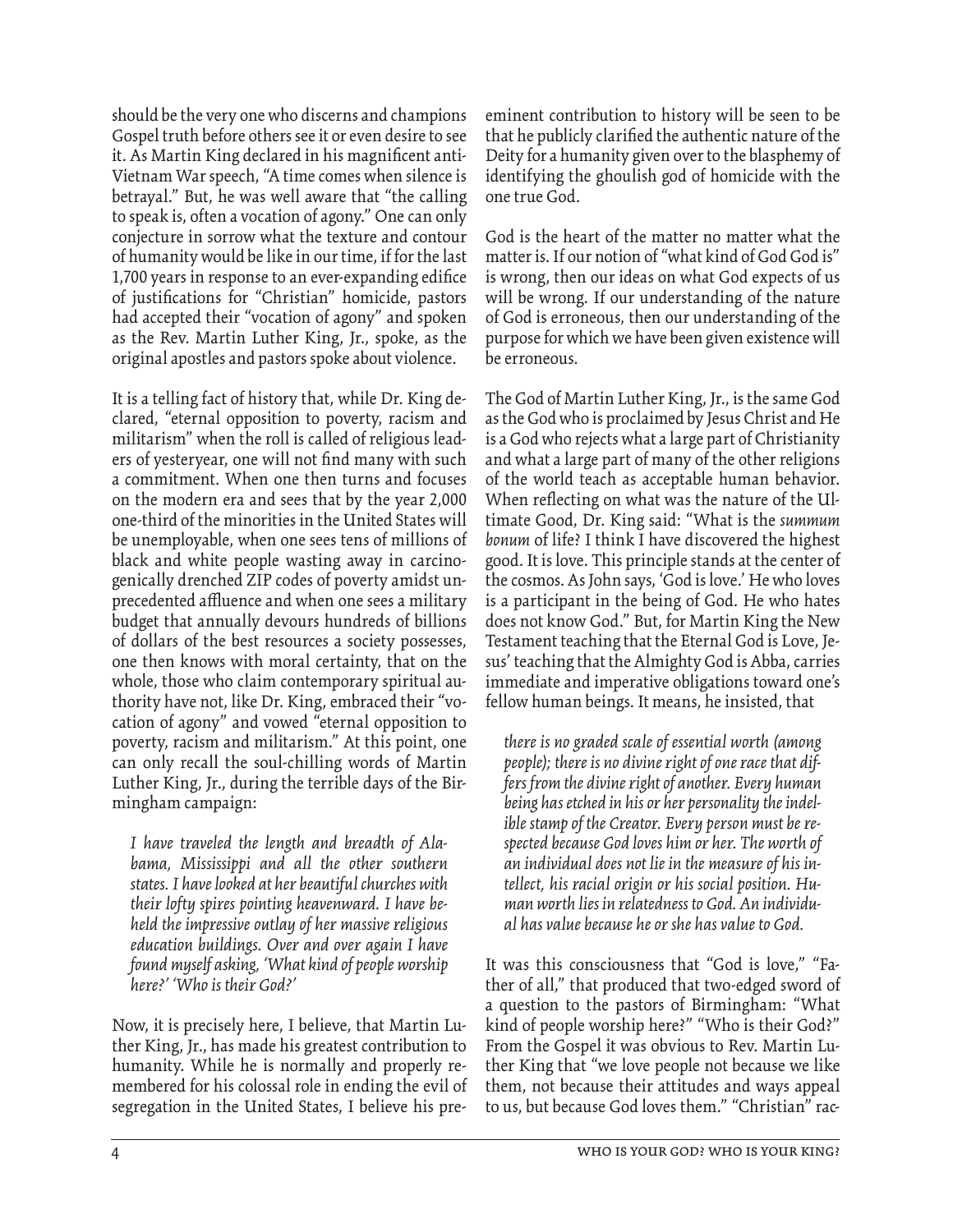ism, militarism and systematically-maintained poverty were therefore choices based on a contempt for Jesus and for the God who is love. They were theologies that tried to place the demonic under Divine patronage. They were contorted Christian stances that on the one hand worshiped the Father and Jesus and on the other hand refused to love those whom the Father and Jesus loved as the Father and Jesus taught they should be loved.

Martin Luther King, Jr.'s questions, "What kind of people worship here?" "Who is their God?" did not die on April 4, 1968. Today they crisscross the Christian churches of this planet from Johannesburg to Manila, from Sarajevo to Belfast, from Moscow to Lviv, from Washington to San Salvador. And, his questions today do not stand in judgment only at the portals of Christian churches. In a country and in a world where the production and purchase of instruments of human destruction is the biggest business going, in a country and in a world that has by commercial mass media saturated the psyches of people with violent and hostile images, memories and emotions, in a country and in a world choking on legal and illegal homicide all of which is endorsed by some religion or another, in such a country and in such a world Martin Luther King, Jr.'s questions are not only pertinent and pressing for the Christian churches but are also an acute spiritual challenge to the integrity of all religions that, in the name of God, justify for their constituencies participation in the fiendish spirit of homicide.

Ten days before his death, Dr. King addressed the Sixty-Eighth Annual Convention of the Rabbinical Assembly. He was introduced by one of the great Rabbis and one of the most profound spiritual writers of the Twentieth Century—Rabbi Abraham Joshua Heschel. In his introduction Rabbi Heschel said:

*Where does moral leadership in America come from today?…Where does God dwell in America today? Is He at home with those who are complacent,*  indifferent to other people's agony, devoid of mer*cy?…Where in America today do we have a voice like the voice of the prophets of Israel? Martin Luther King is a sign God has not forsaken the United States of America. His mission is sacred. Martin Luther King is a voice, a vision and a way.* 

Rabbi Heschel knew well the Spirit and the Truth to which Martin Luther King was committed. He knew well that Martin Luther King, Jr., was "committed to nonviolence absolutely" and to a God who loves and values each and every person. But, Rabbi Heschel said to the Assembly of Rabbis, "I call upon every Jew to hearken to his voice, to share his vision, to follow his way."

Today at the spot where twenty-five years ago this very hour Martin Luther King, Jr., was assassinated, I echo Rabbi Heschel's words and I call upon every Christian pastor, every Christian, to harken to Martin Luther King's voice, to share Martin Luther King's vision, to follow Martin Luther King's way because his voice is the voice of Jesus, because his vision is the vision of Jesus and because his way is the way of Jesus—because his voice, vision and way are the voice, vision and way of God.

Pastors, Christians, must choose between the homicidal and violent spirit of Cain and the Holy and Nonviolent Spirit of Christ. Christians, pastors, must not continue the pretense that they can serve two masters. One must serve either the infernal spirit in Cain or the Divine Spirit in Christ. To choose one is to betray the other.

So on this Palm Sunday, April 4, 1993, when all over the world Christians again hear the reading from the Ninth chapter of the prophet Zechariah,

*Rejoice heart and soul, daughter of Zion! Shout for joy, daughter of Jerusalem! Look, your king is approaching, he is vindicated and victorious, humble and riding on a donkey, on a colt, the foal of a donkey. He will banish chariots from Ephraim and horses from Jerusalem; the bow of war will be banished. He will proclaim peace to the nations, his kingdom will stretch from sea to sea, from the River to the limits of the earth,* 

on this Palm Sunday, I ask you, "Who is your king?" At this most solemn moment, only minutes before the time when, twenty-five years ago, Martin Luther King, Jr., was killed on this balcony, I ask you to